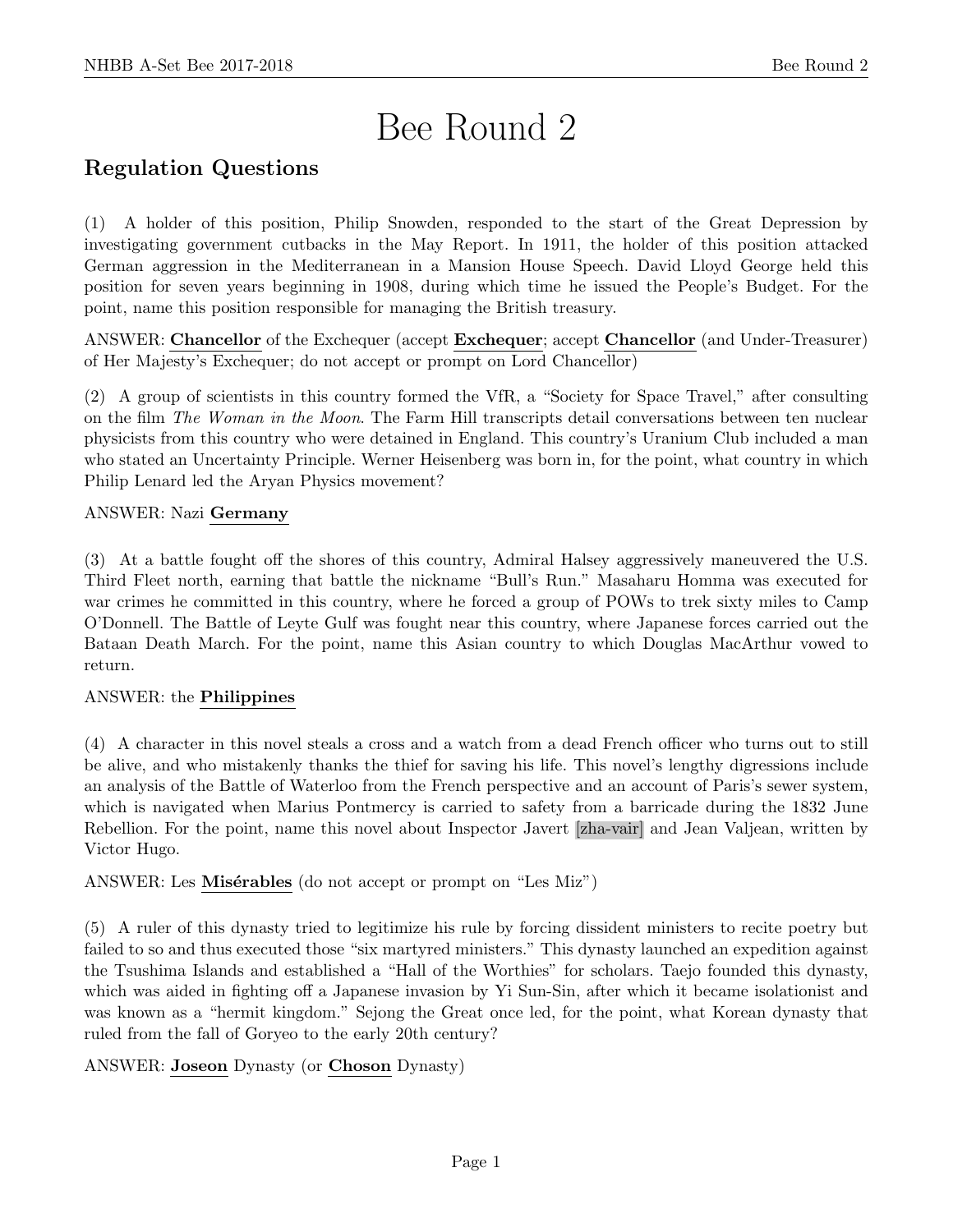(6) This composer wrote his own libretto for an opera based on Ivan the Terrible's secret police, The Oprichnik. In another of this man's operas, Herman takes his own life after seeing the title object while gambling. The title character of another opera by this composer rejects Tatyana and kills Lensky in a duel. This composer of *The Queen of Spades* and *Eugene Onegin* used a celesta for the "Dance of the Sugar Plum Fairy" in another work. For the point, name this Russian composer of The Nutcracker.

#### ANSWER: Pyotr Ilyich Tchaikovsky

(7) This politician declared that "if any demonstrator ever lays down in front of my car, it'll be the last car he'll ever lay down in front of" and described "work" and "soap" as the only four letter words that hippies didn't know. This man became paralyzed from the waist down after he was shot by Arthur Bremer, which effectively ended his bid against George McGovern in the 1972 Democratic primary. In 1963, this man declared his support for segregation "now," "tomorrow," and "forever." For the point, name this Alabama governor who carried out the "Stand in the Schoolhouse Door."

#### ANSWER: George Wallace

(8) During a succession crisis in this empire, Boleslaw the Brave broke his sword while smashing it on a golden gate; that succession crisis is recounted in the monk Nestor's Primary Chronicle. Sviatopolk the Accursed was defeated at the Alta River by this empire's greatest ruler, Yaroslav the Wise. This empire's most famous ruler married Basil II's sister, Anna Porphyrogeneta, and converted his subjects to Orthodox Christianity. Vladimir the Great ruled, for the point, what proto-Russian state whose capital was in modern Ukraine?

#### ANSWER: Kievan Rus' (prompt on Kiev)

(9) This man allegedly used the foul smell of his camels to scare off enemy horses at the Battle of Thymbra. This king of Anshan consolidated power by defeating Nabonidus, which was recorded on a namesake cylinder that highlighted this man's rule. This ruler's achievements include ending the Babylonian Captivity, allowing Jews to return to their homelands, and creating a new capital at Pasargadae [pass-AR-guh-dye]. For the point, name this founder of the Achaemenid dynasty in Persia.

# ANSWER: Cyrus the Great (or Cyrus II)

(10) Joseph Galloway presented a Plan of Union to this body that was firmly rejected. This body, which endorsed the Suffolk Resolves as a move of solidarity, was presided over by Henry Middleton after the departure of its original president, Peyton Randolph. In its Declaration and Resolves, this body requested that Committees of Safety boycott British trade. The Intolerable Acts were the impetus for, for the point, what 1774 meeting between delegates of the Thirteen Colonies that failed to stave off the Revolutionary War?

ANSWER: First Continental Congress (prompt on partial answers)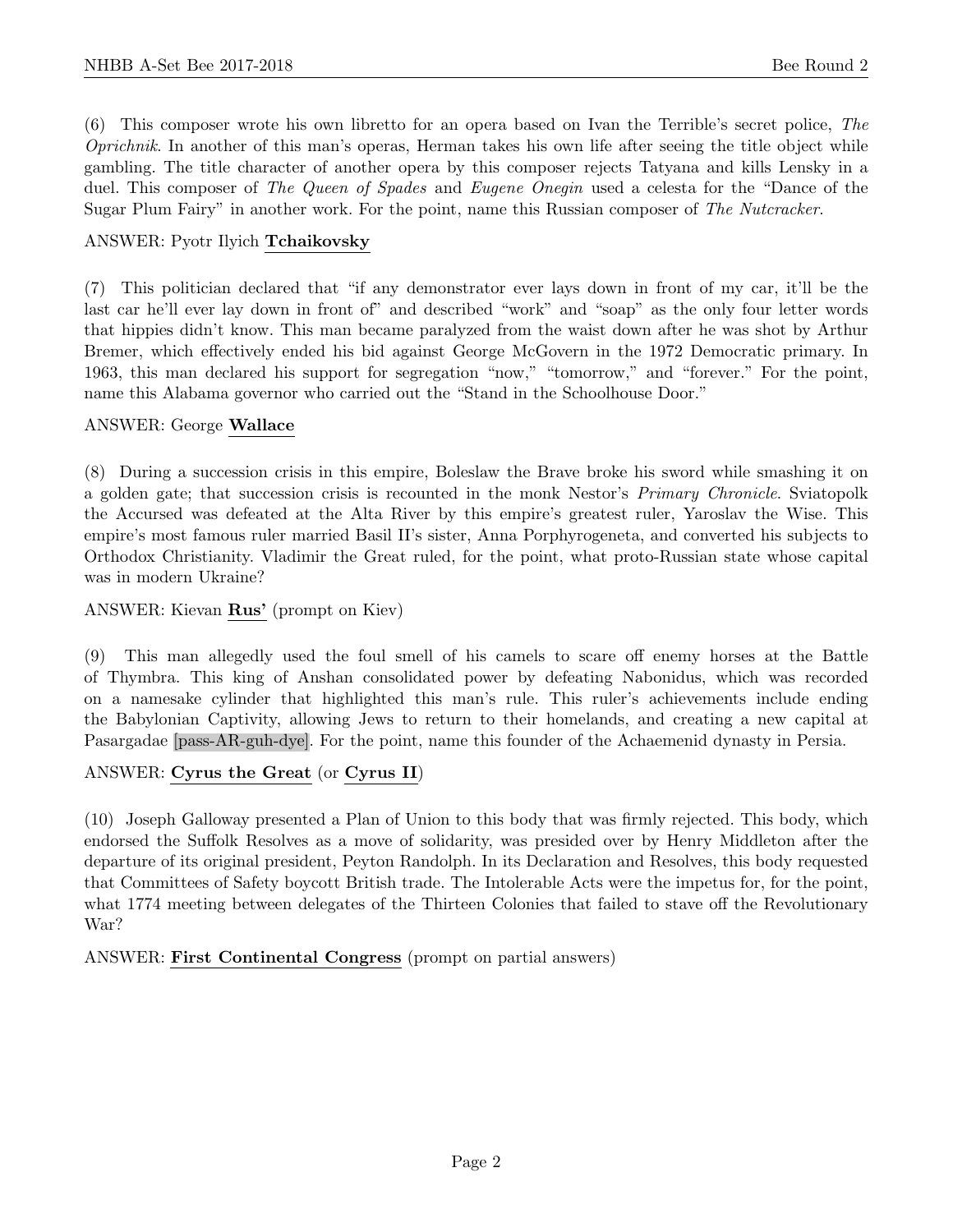(11) This group orchestrated the murder of the university student Benno Ohnesorg in an attempt to sow chaos in an enemy country. This organization quietly provided technical and financial support to the Red Army Faction, and perfected its own gaslighting technique called zersetzung. Prominent members of this organization included longtime leader Erich Mielke and a man who successfully led the infiltration of Willy Brandt's cabinet, Markus Wolf. For the point, name this official intelligence service of East Germany.

#### ANSWER: Stasi (accept Ministry for State Security or State Security Service)

(12) In 2010, while working at this university, Reinhard and Rogoff wrote the austerity-promoting paper "Growth in a Time of Debt." A seminar co-taught by Michael Walzer and Robert Nozick at this university was titled "Capitalism and Socialism" and resulted in the publication of Anarchy, State, and Utopia. This university's popular "Justice" course is taught by Michael Sandel and discusses one of this school's longest serving philosophy professors, John Rawls. For the point, name this Ivy League university once headed by Lawrence Summers, located in Cambridge, Massachusetts.

#### ANSWER: Harvard University

(13) A chronicle that describes this battle was composed 22 years later by Isidore of Beja. In the leadup to this battle, Odo's forces were soundly defeated near Bordeaux in the Battle of the River Garonne. In this battle, Abdul Rahman was killed during the losing side's retreat, in which they were pursued by Frankish infantry. For the point, name this 8th century battle in which Charles Martel's army defeated an Umayyad invasion of France.

ANSWER: Battle of Tours (accept Battle of Poitiers; accept Battle of the Palace of the Martyrs)

(14) This man was supported by William Wade Dudley, who controversially suggested bribing voters in "blocks of five." The Dependent and Disability Pension act was championed by this Ohio Congressman, who later signed it into law. Near the end of his administration, this man's plan to annex Hawaii was blocked by the Senate. The Billion Dollar Congress supported this President and passed the harsh McKinley tariff. For the point, name this president who both succeeded and preceded Grover Cleveland.

ANSWER: Benjamin Harrison (prompt on Harrison)

(15) According to legend, the four sons of Aymon fled to this region on the magical river-jumping horse Bayard. Charlemagne is said to have dreamed of this region the night before the disaster at Roncevaux Pass. The Dinant region in this forest was targeted by Heinz Guderian at the end of the Phony War, since it was undefended by the Maginot Line. This forest was also exploited by panzers in the Battle of the Bulge. For the point, name this largely Belgian forest that provided a route for the Nazi invasion of France.

ANSWER: Ardennes Forest (prompt on Belgium and/or Wallonia before "forest" is said)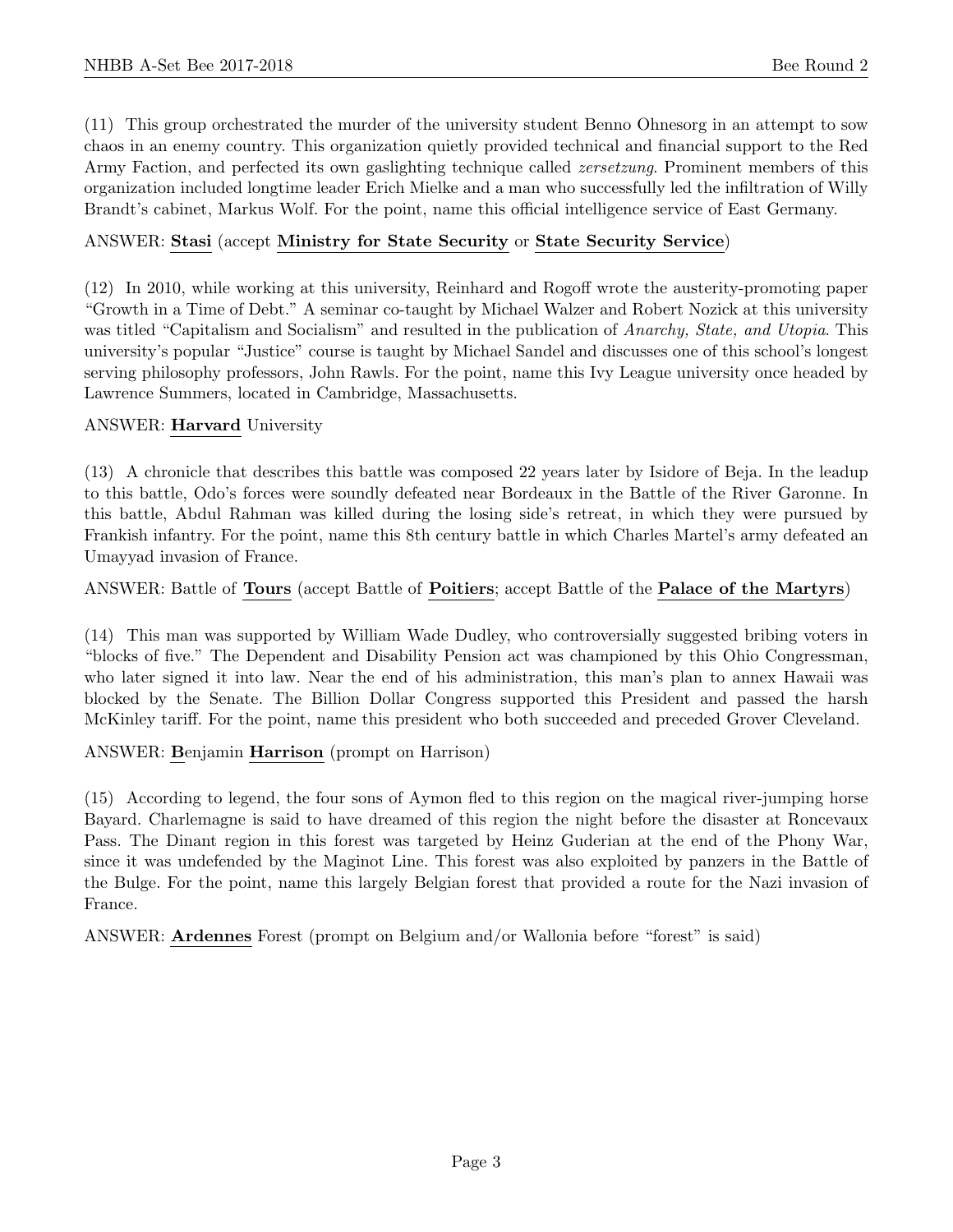(16) Malcolm Caldwell was murdered hours after meeting with this man. Nate Thayer, one of the few foreign journalists to interview this man, theorized that he killed himself to avoid being handed over to America. In 1985, this man selected a successor: Son Sen, who had earlier overseen S-21. Nuon Chea, who briefly interrupted this man's term as Prime Minister, was this man's second-in-command and known as "Brother Number Two." For the point, name this first prime minister of Democratic Kampuchea, the leader of the Khmer Rouge.

# ANSWER: Pol Pot (accept Saloth Sar)

(17) A spy working for this country gained information about American troops by romancing US Senator Henry Wilson. This country utilized the spies Rose Greenhow and Belle Boyd. Because this country's only major arms manufacturer was the Tredegar Iron Works, it employed blockade runners to bypass ships enforcing the Anaconda Plan. For the point, name this country whose Secretary of State, Judah Benjamin, managed its covert operations from its capital of Richmond, Virginia.

# ANSWER: Confederate States of America (accept CSA; accept Confederacy)

(18) A popular portrait of this man in a blue robe and light blue tights was painted by Hyacinthe Rigaud [ree-GOH]. Andre-Charles Boulle's inlay work was prized by this king's court. This king commissioned the muralist Charles Le Brun to paint scenes of embassies to his court on the ceiling of the Hall of Mirrors. This man commissioned the architect Louis Le Vau to oversee the expansion of the gardens and Palace of Versailles. For the point, name this Bourbon "Sun King."

#### ANSWER: Louis XIV [14]

(19) This politician successfully ordered Sir John Napier to rescue Protestant hostages taken by Tewodros II of Ethiopia. Under his tenure, this man's country suffered a severe defeat in the Battle of Isandlwana by Zulu warriors. This man represented his country with Lord Salisbury at the Congress of Berlin, and he won acclaim for purchasing majority shares in the Suez Canal for his nation. Queen Victoria was a fervent supporter of, for the point, what British prime minister, a rival of William Gladstone?

#### ANSWER: Benjamin Disraeli, 1st Earl of Beaconfield

(20) The first plague epidemic in the U.S. began in this city in 1900. A resident of this city named Joshua Norton issued his own money and declared himself Emperor of the United States. Daniel Burnham proposed a Haussmann-style reconstruction of this city, where Levi Strauss founded his jeans company following the 1849 California Gold Rush. Alcatraz Prison lies in a bay north of, for the point, what California city that was struck by a 1906 earthquake and fire?

# ANSWER: San Francisco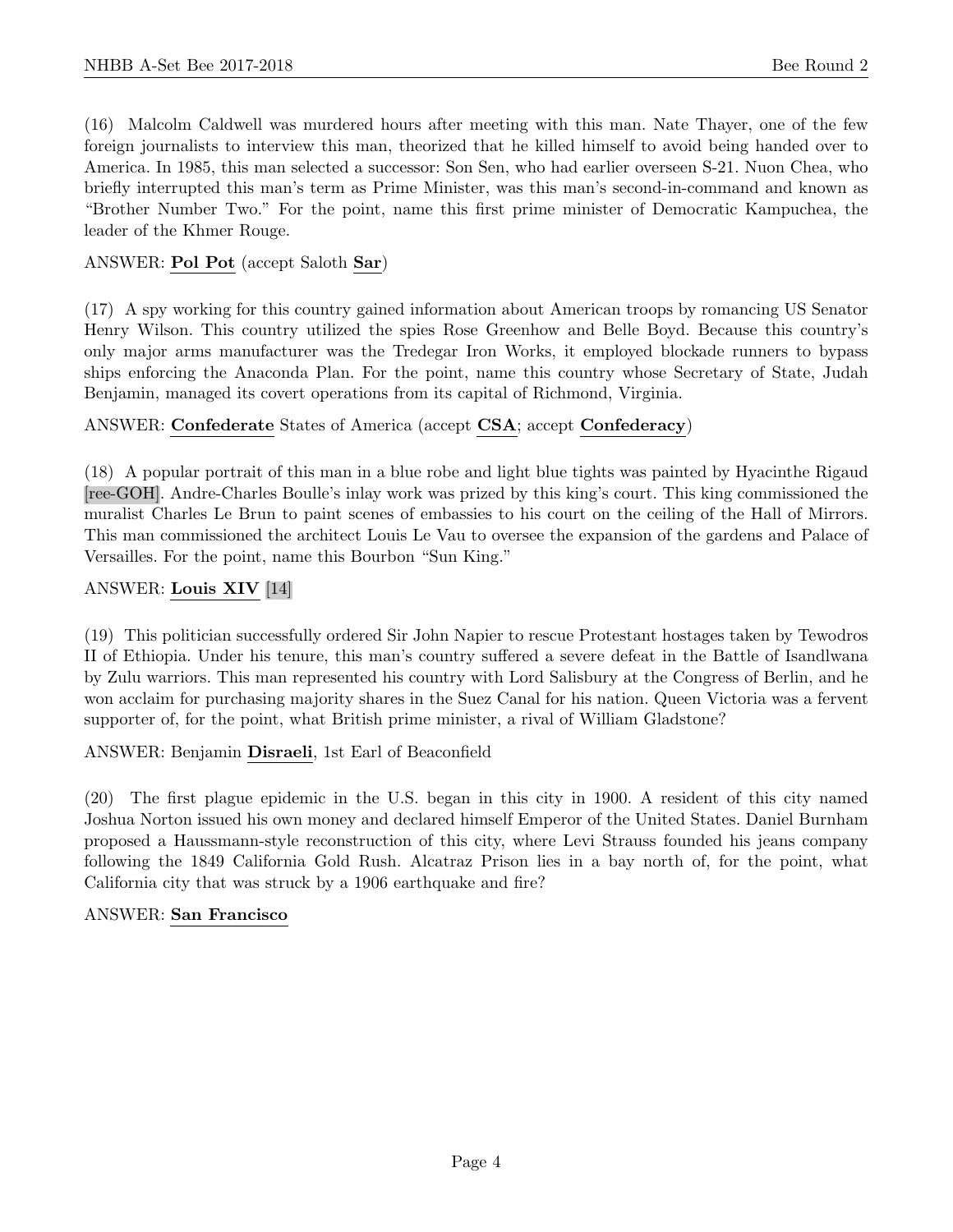(21) During one of these events, Richard Temple opened work camps and was criticized for "teaching the natives that it is the duty of the government to keep them alive." Another of these events that took place in India in the late 18th century was nicknamed for the skulls of its victims. One of these events, known locally as An Gortha Mor, was caused in part by overreliance on the Lumper variety of a certain crop. For the point, name these events, one of which caused thousands of refugees to flee Ireland in the 1840s and was caused by a potato-killing blight.

# ANSWER: famines (accept Bengal famine; accept Doji bara famine or skull famine; accept Irish potato famine)

(22) This event ended shortly after a letter declared "the more the two of us pull, the tighter that knot [of war] will be tied." An earlier diplomatic effort to mediate this event involved Adlai Stevenson demanding, "don't wait for the translation, answer yes or no!" while questioning an ambassador about photographs taken from a U2 plane. The agreement ending this event included the removal of Jupiter missiles in Turkey and the creation of a Moscow-DC hotline. For the point, name this 1962 event in which the Soviets attempted to weaponize a Caribbean island.

# ANSWER: Cuban Missile Crisis

(23) Prior to its foundation, the residents of this city journeyed from the Place of Herons to Grasshopper Hill, where they got in trouble for flaying a princess of the Culhua people. This city's sacred precinct was centered around a double temple to deities of war and rain, the Templo Mayor. This city was founded in a marsh at the spot where an eagle atop a cactus was eating a snake, supposedly a sign sent by Huitzilopotchli [h'weet-zee-loh-pock-t'lee]. For the point, name this Aztec capital city.

# ANSWER: Tenochtitlan ([ten-oak-tee-t'lan], but be lenient)

(24) This state was the only one of the original thirteen states not to restrict voting by race or gender until 1807, when it restricted the vote to white, property-owning men. The legend of Molly Pitcher originated from a battle in this state, which names the William Paterson-proposed small state plan for the legislature at the Constitutional Convention. Johann Rall was killed after George Washington crossed the Delaware River into, for the point, what state where the Battle of Trenton was fought?

#### ANSWER: New Jersey

(25) After this city's forces lost the Battle of Arginusae, the winning city sentenced six of their eight winning generals to death. The Mothax Lysander was a famous admiral from this city, which lost power after losing the Battle of Leuctra to an echelon formation fielded by Thebes. Xerxes' advance was slowed by King Leonidas and a group of 300 soldiers from this city at the Battle of Thermopylae. For the point, name this militaristic Greek city state that was the main enemy of Athens in the Peloponnesian War.

#### ANSWER: Sparta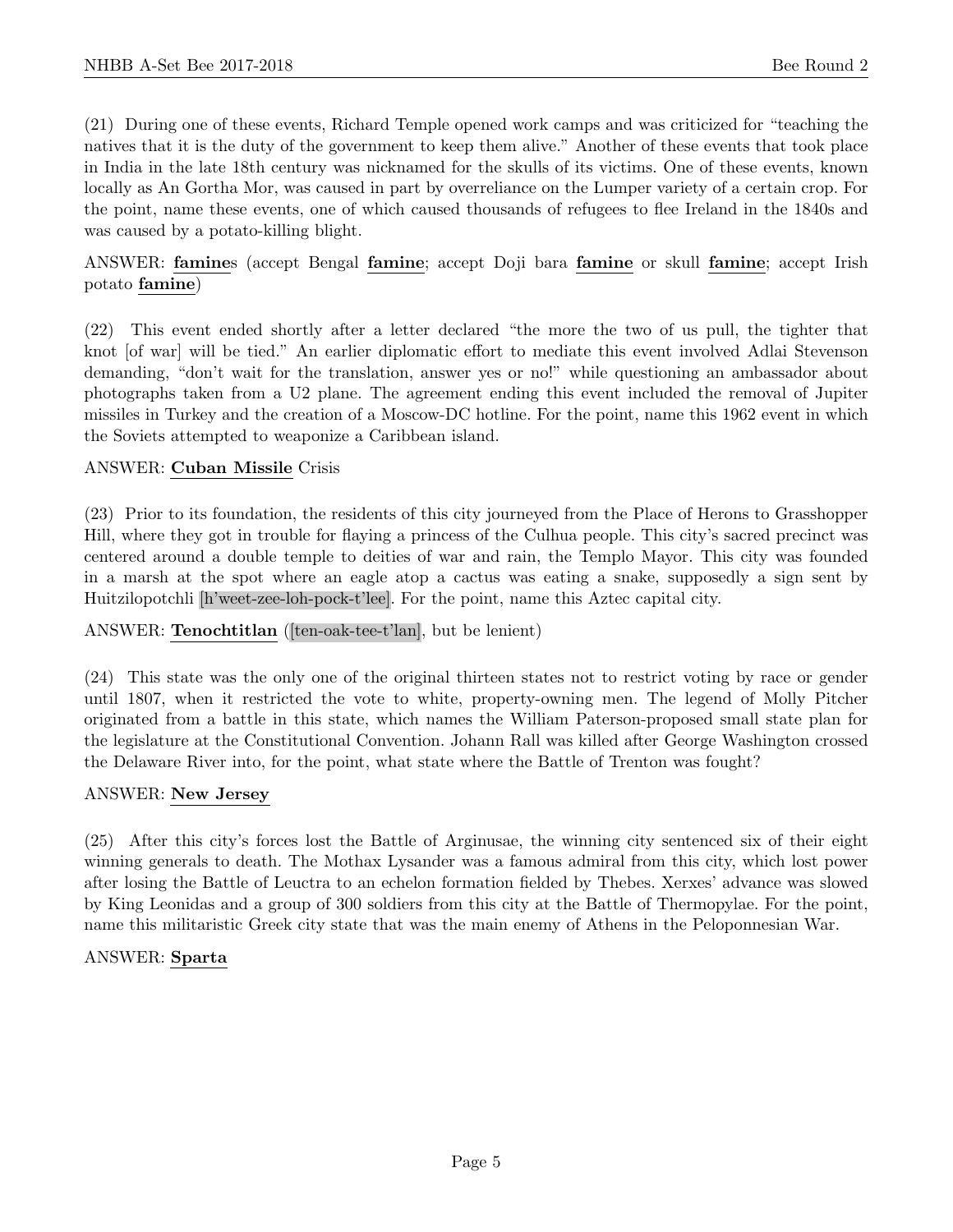(26) Carl Batecchi wrote about his experiences as one of these people in a Dustoff helicopter unit during the Vietnam War. After his experiences in Biafra, one of these people named Bernard Kouchner founded an international group of them that won the 1999 Nobel Peace Prize. Fictional examples of these people named BJ Hunnicut and Hawkeye Pierce worked in the 4077th during the Korean War in the T.V. show  $M^*A^*S^*H$ . For the point, name these professionals who work "without Borders" in warzones to heal the wounded.

ANSWER: doctors (accept surgeons, nurses, medics, and anything else related to medicine, especially in war)

(27) This country arrested Peng Ming-min, who spent four years under house arrest before fleeing to Sweden. A leader of this country once declared "the sky is not big enough for two suns." This country was the site of the February 28 incident, which resulted in 40 years of martial law called the White Terror. In 1996, this country held its first direct presidential election, resulting in a Kuomintang victory. Chiang Kai-Shek fled to, for the point, what island, home to the Republic of China?

ANSWER: Taiwan (accept Republic of China before it is read; do not accept or prompt on People's Republic of China; do not accept or prompt on China)

(28) The deliverer of this speech was praised as a "a high-flying jet star" by political commentator Chris Matthews for his flashy jet landing. This speech, given aboard the USS Abraham Lincoln, announced that "our allies [had] prevailed" and that "major combat operations" had ended. This speech earned its name from a phrase emblazoned across a red, white, and blue banner in the background. For the point, name this widely mocked speech, given by George W. Bush, that prematurely declared success in the Iraq War in 2003.

ANSWER: Mission Accomplished speech (prompt on descriptive answers related to George W. Bush declaring victory in the Iraq War in 2003)

(29) Participants in these events would make offerings to the minor deity Taraxippus. The quadriga was often used in these events, one of which instigated a civil disturbance between factions nicknamed the Blues and the Greens. The Nika Riots were spurred by controversy surrounding these events, which were held in Constantinople's Hippodrome. The Circus Maximus in Rome hosted, for the point, what events in which ancient competitors completed laps in horse-drawn vehicles?

ANSWER: chariot races (prompt on partial answers)

(30) This city's artificial Northerly Island was created as part of a namesake "Plan" for this city developed by Daniel Burnham. A series of canal locks developed in this city during the late 19th century reversed the flow of its namesake river. Four red stars are located between two light blue horizontal bars on this American city's flag. This county seat of Cook County contains the "L" rapid transit system and Navy Pier. For the point, name this most populous city in Illinois.

# ANSWER: Chicago